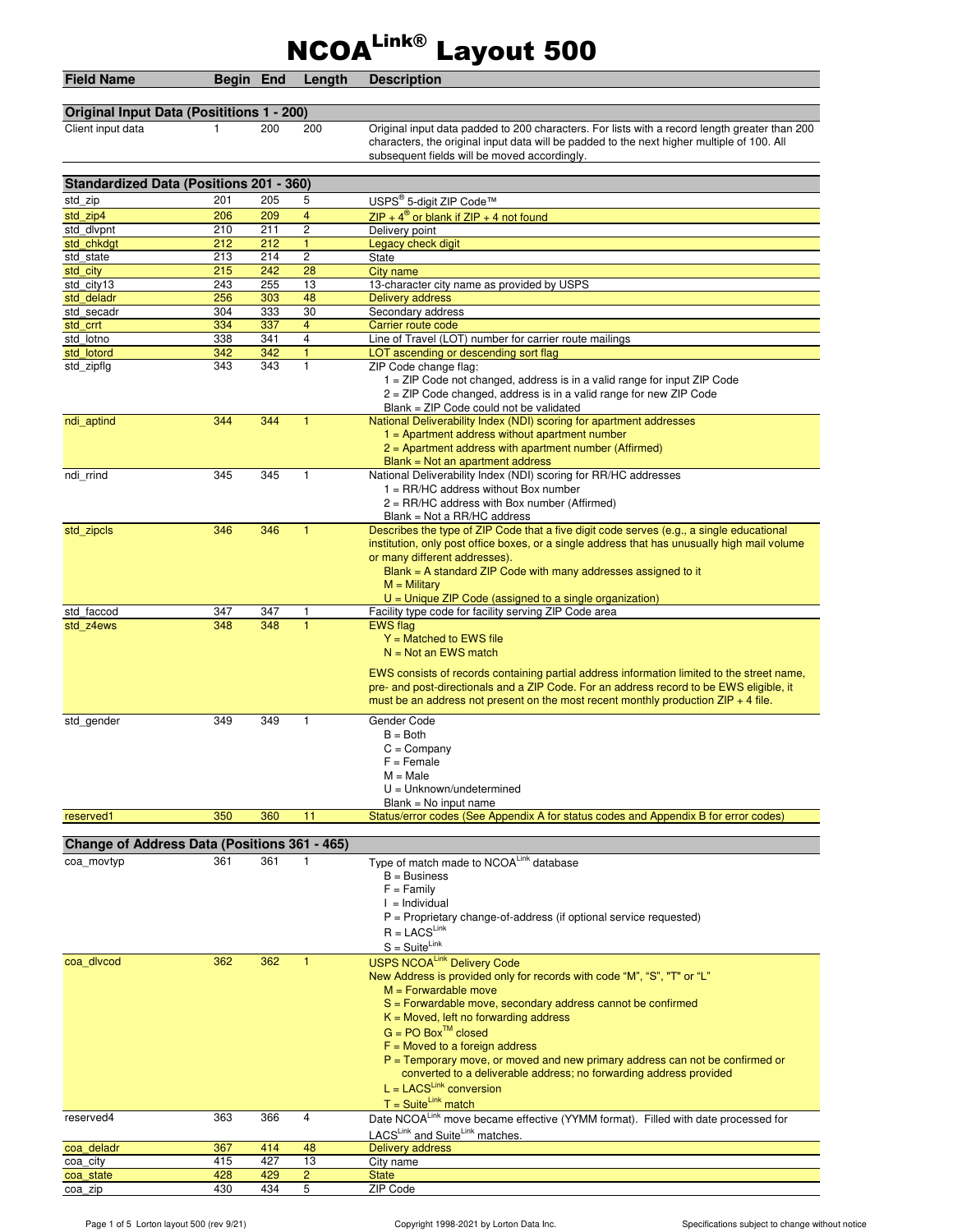| <b>Field Name</b>                                        | Begin End  |            | Length         | <b>Description</b>                                                                                                                                                |
|----------------------------------------------------------|------------|------------|----------------|-------------------------------------------------------------------------------------------------------------------------------------------------------------------|
| coa zip4                                                 | 435        | 438        | $\overline{4}$ | $ZIP + 4$                                                                                                                                                         |
| coa divpnt                                               | 439        | 440        | $\overline{2}$ | Delivery point                                                                                                                                                    |
| coa_chkdgt<br>coa crrt                                   | 441<br>442 | 441<br>445 | 1<br>4         | Legacy check digit<br>Carrier route code                                                                                                                          |
| coa lotno                                                | 446        | 449        | $\overline{4}$ | Line of Travel (LOT) number for carrier route mailings                                                                                                            |
| coa lotord                                               | 450        | 450        | $\mathbf{1}$   | LOT ascending or descending sort flag                                                                                                                             |
| lac_rectyp                                               | 451        | 452        | $\overline{2}$ | LACSLink record types for LACSLink matches. Identifies the type of address conversion as                                                                          |
|                                                          |            |            |                | found on the LACS <sup>Link</sup> file. LACS <sup>Link</sup> processing is provided with all NCOA <sup>Link</sup> processing.                                     |
|                                                          |            |            |                | $00 =$ Unknown                                                                                                                                                    |
|                                                          |            |            |                | $05 = RR/HC$ with Box to Street Type                                                                                                                              |
|                                                          | 453        | 458        | 6              | $07 =$ Street Type to Street Type<br>Date NCOALink move became effective (YYYYMM format). Filled with date processed for                                          |
| coa movdat                                               |            |            |                | LACSLink and SuiteLink matches.                                                                                                                                   |
| coa ftnts                                                | 459        | 460        | $\overline{2}$ | NCOALink footnotes defined by USPS                                                                                                                                |
|                                                          |            |            |                | $A = NCOA^{Link}$ match: name match with no footnotes                                                                                                             |
|                                                          |            |            |                | $A1 = NCOALink$ match: middle name/initial not present                                                                                                            |
|                                                          |            |            |                | $A2 = NCOA^{Link}$ match: matched full middle name to initial                                                                                                     |
|                                                          |            |            |                | $A3 = NCOA^{Link}$ match: matched full first name to initial                                                                                                      |
|                                                          |            |            |                | $AA = NCOA^{Link}$ match: family move, first/middle name different                                                                                                |
| opt flags                                                | 461        | 465        | 5              | Suite <sup>Link</sup> and optional services flags.                                                                                                                |
|                                                          |            |            |                | A = Advanced Address Correction                                                                                                                                   |
|                                                          |            |            |                | $U =$ Apartment/unit number corrected or appended                                                                                                                 |
|                                                          |            |            |                | B or $P =$ Proprietary change of address<br>$S = Suite^{Link}$ match                                                                                              |
|                                                          |            |            |                |                                                                                                                                                                   |
| <b>Nixie Elimination Footnotes (Positions 466 - 492)</b> | 466        | 492        | 27             |                                                                                                                                                                   |
| nes_ftnts                                                |            |            |                | Each position will contain the appropriate letter or a blank. NES is provided with NCOALink<br>Full Service (48 months). Call Lorton Data for a complete listing. |
|                                                          |            |            |                |                                                                                                                                                                   |
| DPV and NCOALink Footnotes (Positions 493 - 500)         |            |            |                |                                                                                                                                                                   |
| dpv flag                                                 | 493        | 493        | 1              | Indicates whether or not a record matched to the DPV database and match type                                                                                      |
|                                                          |            |            |                | $N = No$ delivery point validation                                                                                                                                |
|                                                          |            |            |                | Y = Delivery point validated; primary number valid and secondary number                                                                                           |
|                                                          |            |            |                | (when present) valid<br>$S =$ Valid primary number; secondary number (primary for RR) present and                                                                 |
|                                                          |            |            |                | not confirmed                                                                                                                                                     |
|                                                          |            |            |                | $D =$ Valid primary number; input missing secondary number (primary for RR)                                                                                       |
|                                                          |            |            |                | Blank = Record not presented for DPV match (not $ZIP + 4$ coded)                                                                                                  |
| dpv cmra                                                 | 494        | 494        | $\mathbf{1}$   | Indicates whether or not the address is a Commercial Mail Receiving Agency (CMRA)                                                                                 |
|                                                          |            |            |                | $Y =$ Address is a CMRA<br>$N =$ Address is not a CMRA                                                                                                            |
|                                                          |            |            |                | Blank = Record not presented for CMRA match (not $ZIP + 4$ coded)                                                                                                 |
| dpv ftnts                                                | 495        | 498        | $\overline{4}$ | DPV footnotes:                                                                                                                                                    |
|                                                          |            |            |                | $AA =$ Input address $ZIP + 4$ match                                                                                                                              |
|                                                          |            |            |                | $A1$ = Input address ZIP + 4 not matched                                                                                                                          |
|                                                          |            |            |                | BB = Input address DPV matched (all components)                                                                                                                   |
|                                                          |            |            |                | CC = Input address DPV primary number match, secondary number not DPV<br>confirmed                                                                                |
|                                                          |            |            |                | $F1$ = Input address matches a military address                                                                                                                   |
|                                                          |            |            |                | $G1$ = Input address matches a general delivery address                                                                                                           |
|                                                          |            |            |                | $M1$ = Input address primary number missing                                                                                                                       |
|                                                          |            |            |                | M3 = Input address primary number invalid                                                                                                                         |
|                                                          |            |            |                | $N1$ = Input address DPV primary number match, high-rise address missing<br>secondary number                                                                      |
|                                                          |            |            |                | P1 = Input address missing PO, RR, or HC Box number                                                                                                               |
|                                                          |            |            |                | P3 = Input address PO, RR, or HC Box number invalid                                                                                                               |
|                                                          |            |            |                | R1 = Input address DPV matched to CMRA but PMB number not present                                                                                                 |
|                                                          |            |            |                | RR = Input address DPV matched to CMRA                                                                                                                            |
| coa rtncd                                                | 499        | 500        | $\overline{c}$ | $U1$ = Input address matches a unique address<br>USPS NCOALink Return Codes (See Appendix B)                                                                      |
|                                                          |            |            |                |                                                                                                                                                                   |
|                                                          |            |            |                | Suppression Flags (Positions 501 - 510) Filled only when suppression services are requested.                                                                      |
| supp_flags                                               | 501        | 510        | 10             | Suppression & duplicate identification flags                                                                                                                      |
|                                                          |            |            |                | $A = Deceased$                                                                                                                                                    |
|                                                          |            |            |                | $B = DMA Do$ not mail<br>$C = Prison$                                                                                                                             |
|                                                          |            |            |                | $D =$ Duplicate record                                                                                                                                            |
|                                                          |            |            |                | $E = Keep record$                                                                                                                                                 |
|                                                          |            |            |                | $F =$ Non duplicate                                                                                                                                               |



 *2 Pine Tree Dr Ste 302 Arden Hills MN 55112-3715 Phone 651-203-8290 Fax 651-203-8299 www.lortondata.com support@lortondata.com*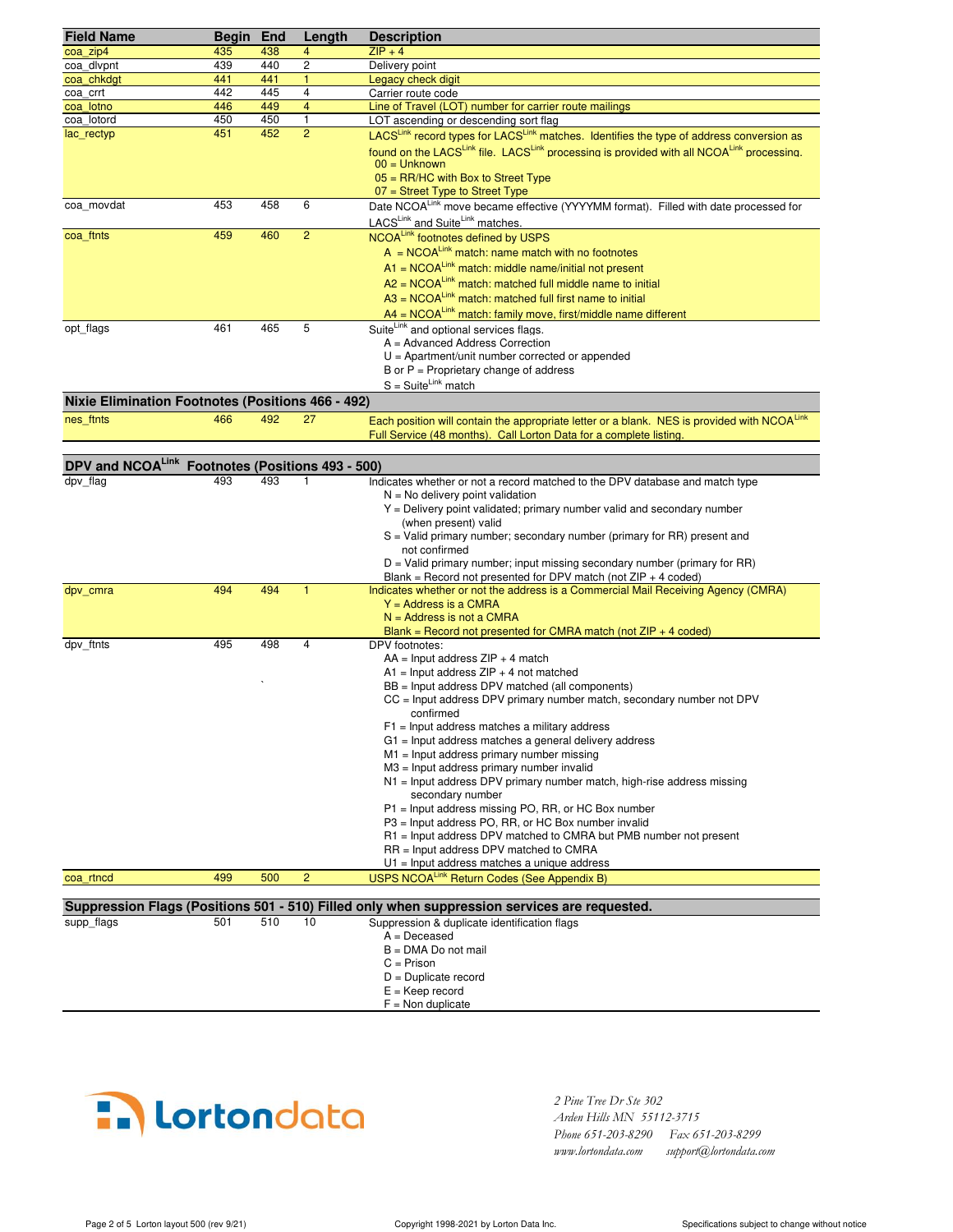## Appendix A

**Status Codes**

A status code tells you how an address was corrected or standardized. The code contains six characters, and each character tells you something about how the record was changed.

|                               | <b>Value What Changed</b>                                                                           |
|-------------------------------|-----------------------------------------------------------------------------------------------------|
|                               | <b>1st Character</b>                                                                                |
|                               |                                                                                                     |
| S<br>A                        | Nothing was truncated<br>The address line was truncated to fit in your field                        |
| $\overline{B}$                | The address line and city name were truncated to fit in your fields                                 |
| $\overline{C}$                | The city name was truncated to fit in your field                                                    |
|                               | 2nd Character                                                                                       |
| 0                             | No significant change to the city, state, $ZIP^{TM}$ , or $ZIP + 4$                                 |
| $\overline{1}$                | <b>ZIP</b>                                                                                          |
| $\overline{2}$                | City                                                                                                |
| $\overline{3}$                | <b>City and ZIP</b>                                                                                 |
| $\overline{4}$                | <b>State</b>                                                                                        |
| 5                             | <b>State and ZIP</b>                                                                                |
| $\overline{6}$                | City and state                                                                                      |
| $\overline{7}$                | City, state, and ZIP                                                                                |
| $\frac{8}{9}$                 | $ZIP + 4$                                                                                           |
|                               | ZIP and $ZIP + 4$<br>City and $ZIP + 4$                                                             |
| B                             | City, ZIP, and ZIP $+4$                                                                             |
|                               | State and $ZIP + 4$                                                                                 |
| $rac{C}{D}$                   | State, ZIP, and ZIP $+4$                                                                            |
| $rac{E}{F}$                   | City, state, and $ZIP + 4$                                                                          |
|                               | City, state, ZIP and ZIP $+4$                                                                       |
|                               | <b>3rd Character</b>                                                                                |
| $\mathbf 0$                   | No significant change to the predirectional, primary (street) name, postdirectional, or suffix      |
| $\mathbf{1}$                  | <b>Suffix</b>                                                                                       |
| $\frac{2}{3}$                 | Predirectional                                                                                      |
|                               | <b>Predirectional and suffix</b>                                                                    |
| $\overline{4}$                | Postdirectional                                                                                     |
|                               | Suffix and postdirectional<br>Predirectional and postdirectional                                    |
| $\frac{5}{6}$                 | Predirectional, suffix, and postdirectional                                                         |
| $\overline{8}$                | Primary name                                                                                        |
| 9                             | Primary name and suffix                                                                             |
| $\overline{A}$                | Predirectional and primary name                                                                     |
| $\frac{B}{C}$                 | Predirectional, primary name, and suffix                                                            |
|                               | Primary name and postdirectional                                                                    |
| $\frac{D}{E}$                 | Primary name, suffix, and postdirectional                                                           |
|                               | Predirectional, primary name, and postdirectional                                                   |
| F                             | Predirectional, primary name, postdirectional, and suffix                                           |
|                               | <b>4th Character</b>                                                                                |
| $\mathbf 0$<br>$\overline{1}$ | No change in county, carrier route, DP2 and/or DPC, or unit designator                              |
| $\overline{c}$                | Unit designator<br>DP2 and/or DPC                                                                   |
| $\overline{3}$                | DP2 and/or DPC and unit designator                                                                  |
| 4                             | Carrier route                                                                                       |
| 5                             | Carrier route and unit designator                                                                   |
| $\overline{6}$                | Carrier route, and DP2, and/or DPC                                                                  |
| $\overline{7}$                | Carrier route, and DP2 and/or DPC, and unit designator                                              |
| 8                             | County number                                                                                       |
| 9                             | County number and unit designator                                                                   |
| A                             | County number, and DP2, and/or DPC                                                                  |
| B                             | County number, DP2 and/or DPC, and unit designator                                                  |
| $\overline{C}$<br>D           | County number and carrier route<br>County number, carrier route, and unit designator                |
| $\overline{E}$                | County number, carrier route, and DP2, and/or DPC                                                   |
| F                             | County number, carrier route, and DP2 and/or DPC, and unit designator                               |
|                               | <b>5th Character</b>                                                                                |
| 0                             | No change to the LOT (line of travel), LOT Order (line of travel order), or Urb (Urbanization code) |
| $\mathbf{1}$                  | <b>LOT</b>                                                                                          |
| $\overline{c}$                | LOT Order                                                                                           |
| $\overline{3}$                | <b>LOT and LOT Order</b>                                                                            |
| $\overline{4}$                | Urb                                                                                                 |
| 5                             | <b>Urb and LOT</b>                                                                                  |
| 6                             | Urb and LOT Order                                                                                   |
| $\overline{7}$                | Urb, LOT, and LOT Order                                                                             |
|                               | <b>6th Character</b>                                                                                |
| n/a                           | This character is reserved for future expansion of the status code. It will always be zero.         |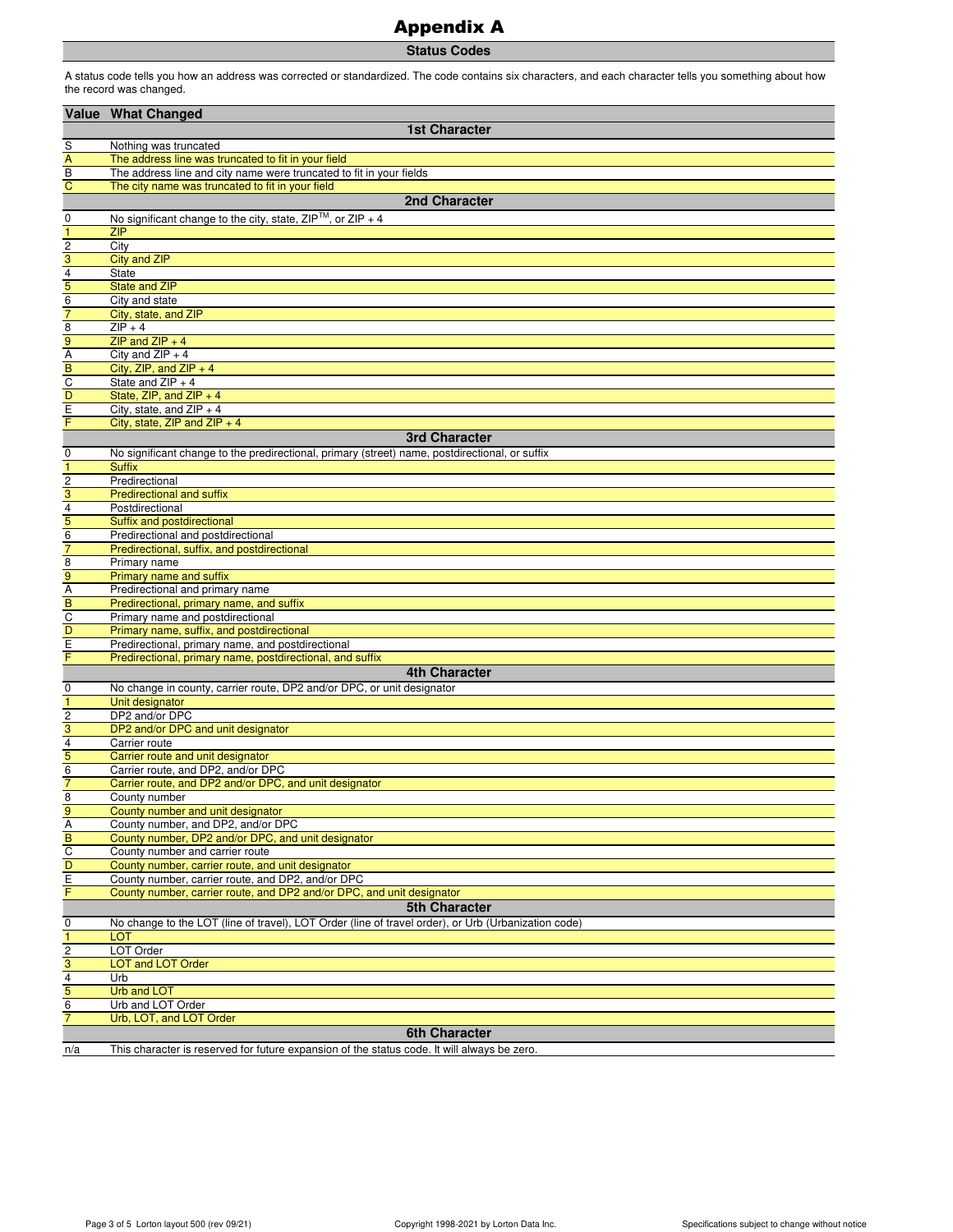## **Error Codes**

|       | <b>Code Description</b>                                                                                                                                                                                                                                                                                                                                                                                                                                                                                                                           |
|-------|---------------------------------------------------------------------------------------------------------------------------------------------------------------------------------------------------------------------------------------------------------------------------------------------------------------------------------------------------------------------------------------------------------------------------------------------------------------------------------------------------------------------------------------------------|
| E101  | The data contains either 1) no last-line data at all, 2) only a city name, or 3) only a state. There is not enough last-line data to justify going<br>any further with the assignment process.                                                                                                                                                                                                                                                                                                                                                    |
| E194  | Failure to match to Unique ZIP Code. ZIP Code, directional, street suffix, or primary number may be missing or invalid.                                                                                                                                                                                                                                                                                                                                                                                                                           |
| E212  | The input data does not include a recognizable city name, so look-up in the City directory is impossible. The input data includes a ZIP Code,                                                                                                                                                                                                                                                                                                                                                                                                     |
|       | but no match for it can be found in the ZCF directory. This error does not indicate whether or not the state data is valid.                                                                                                                                                                                                                                                                                                                                                                                                                       |
| E213  | The input data includes a valid state and something that might be a city name, but no match for them can be found in the City directory. The<br>input data does not include a ZIP Code, so no look-up in the ZCF directory is possible.                                                                                                                                                                                                                                                                                                           |
| E214  | The input data includes something that might be a city name, and something that might be a ZIP Code. However, both of them are invalid,<br>because no match for either of them can be found in the City and ZCF directories.                                                                                                                                                                                                                                                                                                                      |
| E216  | The input data may or may not include a ZIP Code. If a ZIP is input, no match for it can be found in the ZCF directory. When looking up the<br>input city and state in the city directory, the software finds two or more matching cities in the state. Because the input ZIP is invalid or<br>missing, the software cannot break the tie between possible city matches, nor determine which ZIP to assign.                                                                                                                                       |
| E302  | Nothing in the input record is recognized as a primary address line.                                                                                                                                                                                                                                                                                                                                                                                                                                                                              |
| E412  | No match for the input street name can be found in the ZIP+4 directory. Perhaps the street name is misspelled or incorrectly abbreviated. If<br>the input address line contains extraneous data that might be interpreted as a part of the street name, this also can result in E412.                                                                                                                                                                                                                                                             |
| E413  | The ZIP+4 directory contains two or more street names that resemble the input street name. However, the resemblance between potential<br>matches is so close that one cannot be chosen.                                                                                                                                                                                                                                                                                                                                                           |
| E420  | Nothing in the input address line is recognized as a primary range (house number). This may mean that the primary range truly is missing, or<br>that it cannot be recognized.                                                                                                                                                                                                                                                                                                                                                                     |
| E421  | According to the ZIP+4 directory, the input primary range (house number) is invalid. That is, it does not fall within any of the ranges listed for<br>that street, route, or building.                                                                                                                                                                                                                                                                                                                                                            |
| E422  | The ZIP+4 directory indicates that a predirectional is required to choose between possible matches. However, either the input data does not<br>include a predirectional, or the input predirectional is invalid (not among those listed for the street).                                                                                                                                                                                                                                                                                          |
| E423  | The ZIP+4 directory indicates that a suffix is required to choose between possible matches. However, either the input data does not include a<br>suffix, or the input suffix is invalid (not among those listed for the street).                                                                                                                                                                                                                                                                                                                  |
| E425  | The ZIP+4 directory indicates that both a suffix and a directional are required to choose between possible matches. However, either the input<br>data does not include a suffix and directional, or the input suffix and directional are invalid (not among those listed for the street).                                                                                                                                                                                                                                                         |
| E427  | The ZIP+4 directory indicates that a postdirectional is required to choose between possible matches. However, either the input data does not<br>include a postdirectional, or the input postdirectional is invalid (not among those listed for the street).                                                                                                                                                                                                                                                                                       |
| E428  | The input ZIP is missing or invalid. The City directory shows that the input city/state covers two or more ZIP Codes. The ZIP+4 directory has<br>matches for the address line in at least two of those ZIP Codes. The software can't use the invalid input ZIP to break the tie on the address                                                                                                                                                                                                                                                    |
|       | line, nor use the address line to choose a valid ZIP.                                                                                                                                                                                                                                                                                                                                                                                                                                                                                             |
| E429  | The input city name is missing or invalid. The ZCF directory shows that the input ZIP applies to two or more city names. The ZIP+4 directory<br>has matches for the address line in at least two of those citites. The software can't use the input city to break the tie on the address line, nor                                                                                                                                                                                                                                                |
|       | use the address line to choose a city name.                                                                                                                                                                                                                                                                                                                                                                                                                                                                                                       |
| E430  | The ZIP+4 directory contains two or more address lines that resemble the input address line. However, the similarity between potential<br>matches is so close that one cannot be chosen over another.                                                                                                                                                                                                                                                                                                                                             |
| E431  | The ZIP+4 directory contains two or more address lines that resemble the input address line. To break the tie, the Puerto Rican urbanization                                                                                                                                                                                                                                                                                                                                                                                                      |
| E439  | is needed. However, either the input address does not include an urbanization, or the input urbanization is incorrect.<br>Exact match made in EWS directory.                                                                                                                                                                                                                                                                                                                                                                                      |
|       | E500 is a catch-all error code assigned when no more specific code can be assigned. Usually it indicates that no potential match meets the                                                                                                                                                                                                                                                                                                                                                                                                        |
| E500  | minimum confidence level, or that there is an unresolved tie between two or more potential matches.                                                                                                                                                                                                                                                                                                                                                                                                                                               |
| E501  | The address is foreign—that is, not within the domestic U.S., territories, or possessions.                                                                                                                                                                                                                                                                                                                                                                                                                                                        |
| E502  | All of the fields used in address look-up are blank. There may be data in non-address fields.                                                                                                                                                                                                                                                                                                                                                                                                                                                     |
| E503  | The input address lies outside the area covered by the ZIP+4 directory. This error usually occurs when a state or regional ZIP+4 directory is<br>being used, or a custom directory created through the Extract utility. E503 should not occur when using the National directory (zip4us.dir). If it<br>does, it may mean that you have found a conflict between the City and ZCF directories and the National directory. You should report it to<br>your Address Management Systems Office by sending them an e-mail (amsssupport.ncsc@usps.gov). |
| E504  | The address line matches at least two ZIP+4 records. The ranges of those ZIP+4 records overlap, and the software cannot break the tie.<br>E504 indicates a flaw in the ZIP+4 database. You should report it to your Address Management Systems Office by sending them an e-mail                                                                                                                                                                                                                                                                   |
| E505  | (amssupport.ncsc@usps.gov).<br>The record matches an undeliverable default record. If further information were provided, such as secondary address data or firm name, the<br>address would have been assigned.                                                                                                                                                                                                                                                                                                                                    |
| E600  | According to the USPS, no delivery to this address is possible. The address is listed in the ZIP+4 directory, but the record is tagged as<br>undeliverable by the USPS. Most often, it might be a cemetery, parking ramp, or condemned building. E600 is unusual because it indicates a<br>successful match to the ZIP+4 directory. All other error codes mean that there was no match. Undeliverable addresses are tagged as "errors"                                                                                                            |
|       | for the convenience of users who suppress mailing to "bad" addresses—unassigned and undeliverable records.                                                                                                                                                                                                                                                                                                                                                                                                                                        |
| E601  | Not a valid delivery point. ZIP+4 removed.                                                                                                                                                                                                                                                                                                                                                                                                                                                                                                        |
| Note: | Some addresses that are valid may be marked incorrectly as undeliverable. This is caused by an error in the USPS data. If you find such an<br>address, you should report it to your Address Management Systems Office by sending them an e-mail (amssupport.ncsc@usps.gov).                                                                                                                                                                                                                                                                       |